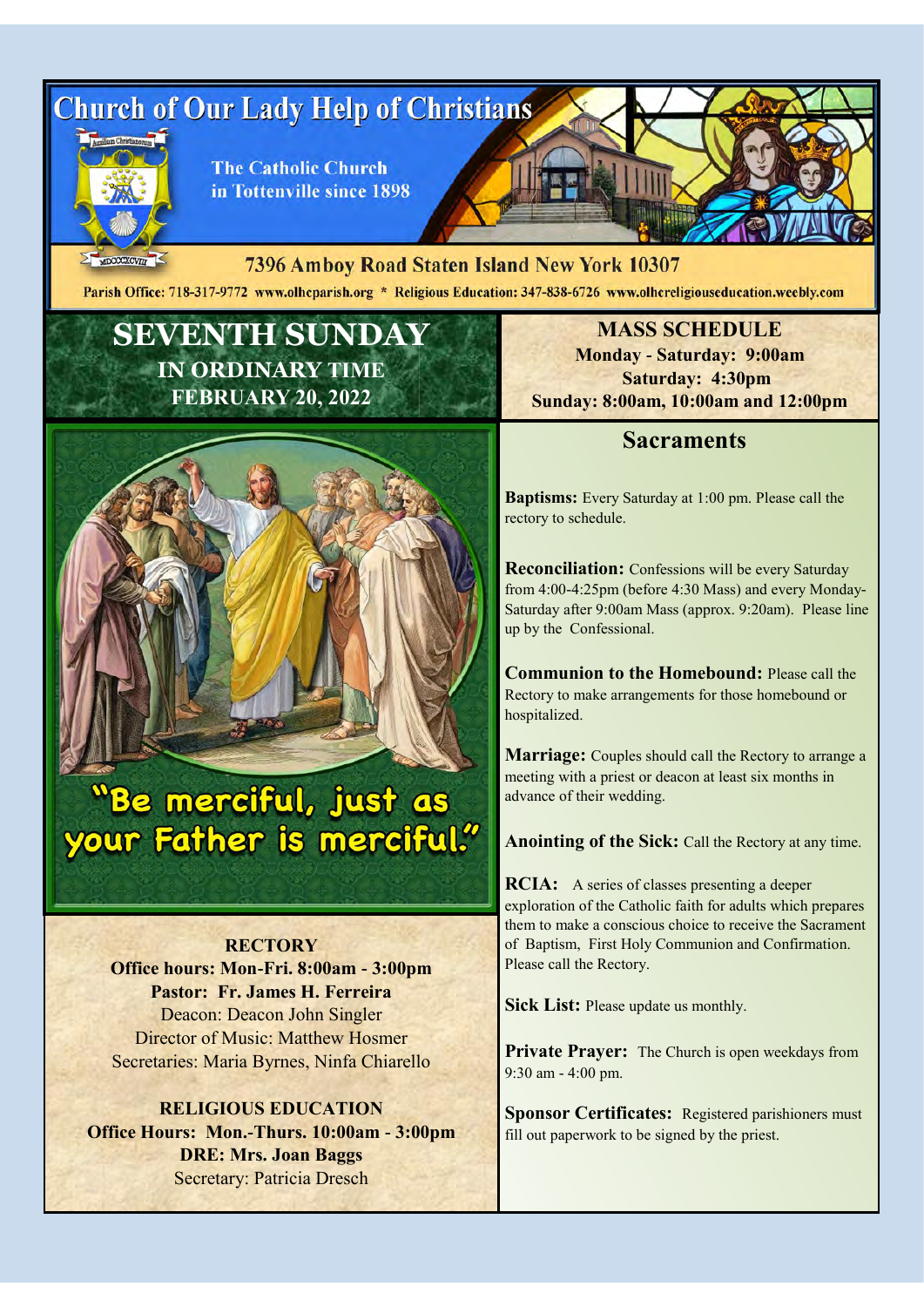

*Saturday 2/26: 9:00am: James L. Burke Margaret Burke 4:30pm: Michael Spinella, Sr. Your Loving Family* 

**St. Edward's Food Pantry 6581 Hyland Boulevard SI NY Coll.: 1st Weekend of the Month**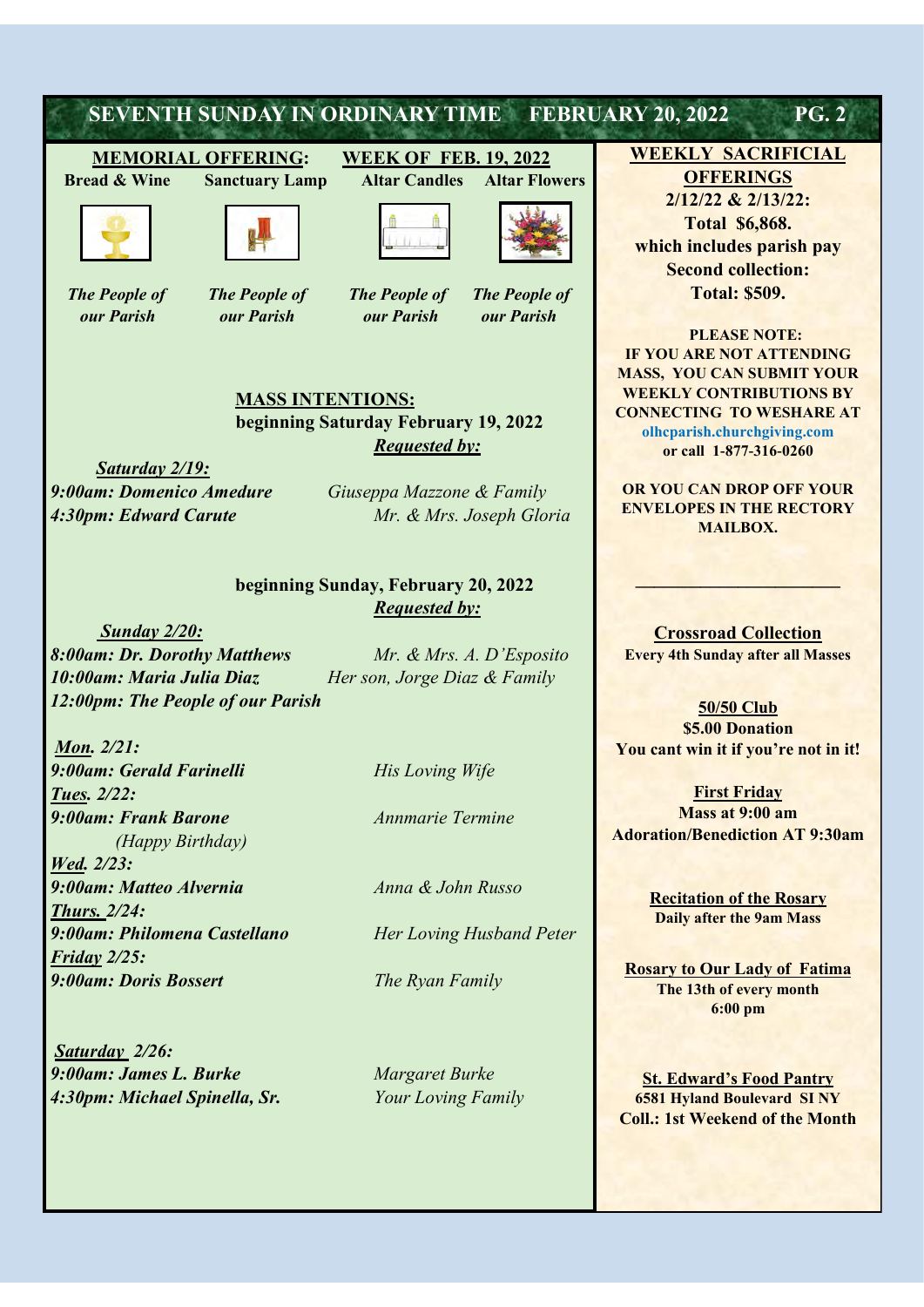## **SEVENTH SUNDAY IN ORDINARY TIME FEBRUARY 20, 2022 PG. 3**

 *The Season of Lent will be upon us shortly. Please keep this Lenten Calendar at hand. Lent is a time for us to reflect and think of what we can do to help deepen our relationship with God; with practices of prayer, fasting, and arms-giving.* 



**LENTEN CALENDAR** 

## **Ash Wednesday, March 2nd**

 9:00 am - Mass & Distribution of Ashes 12:00 pm - Service & Distribution of Ashes 7:00 pm - Service & Distribution of Ashes



#### **Every Friday During Lent**

6:00 pm - Holy Hour with Confessions 7:00 pm - Stations of the Cross

## **Saturday April 2nd - Day of Recollection**

**Mary at the Foot of the Cross** Fr. Justin Cinnante, O. Carm 1:00 pm - 4:00 pm

## **HOLY WEEK**

**Reconciliation Monday, April 11th** Confessions: TBD

#### **Holy Thursday, April 14th**

No Morning Mass 7:00 pm - Mass of the Lord's Supper

## **Good Friday, April 15th**

No Morning Mass 3:00 pm - Celebration of the Lord's Passion 7:00 pm - "Through the Eyes of Mary"

#### **Holy Saturday, April 16th**

No Morning Mass 10:00 am - Blessing of the Easter Food 8:00 pm - Easter Vigil

#### **Easter Sunday Masses, April 17th**

8:00 am, 10:00 am, 12:00 pm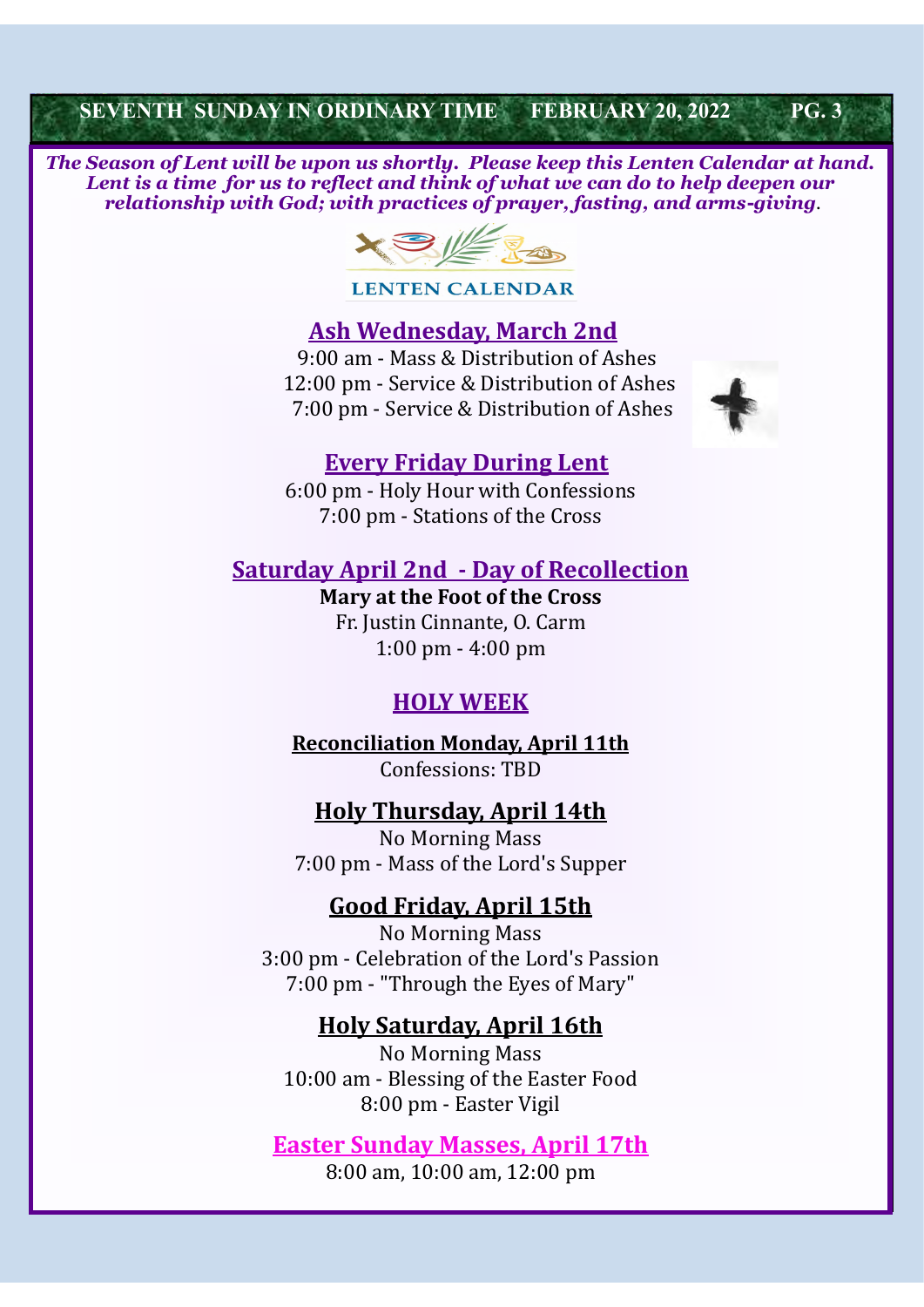|                                                                                                                                                                                                                                                                                                                                                                                                               | <b>SEVENTH SUNDAY IN ORDINARY TIME</b>                                                                                                                                                                                                                                                                                                                                                                                                                                                           |                                                                                                                                                                                                                                                                                                                                                               | <b>FEBRUARY 20, 2022</b><br><b>PG. 4</b>                                                                                                                                                                                                                                                                                 |
|---------------------------------------------------------------------------------------------------------------------------------------------------------------------------------------------------------------------------------------------------------------------------------------------------------------------------------------------------------------------------------------------------------------|--------------------------------------------------------------------------------------------------------------------------------------------------------------------------------------------------------------------------------------------------------------------------------------------------------------------------------------------------------------------------------------------------------------------------------------------------------------------------------------------------|---------------------------------------------------------------------------------------------------------------------------------------------------------------------------------------------------------------------------------------------------------------------------------------------------------------------------------------------------------------|--------------------------------------------------------------------------------------------------------------------------------------------------------------------------------------------------------------------------------------------------------------------------------------------------------------------------|
| Let us pray for<br>all the deceased of the Parish<br>especially Lawrence Bromm                                                                                                                                                                                                                                                                                                                                |                                                                                                                                                                                                                                                                                                                                                                                                                                                                                                  |                                                                                                                                                                                                                                                                                                                                                               | Our Lady Help of Christians<br>welcomes all newly baptized<br>to your new Parish Family.                                                                                                                                                                                                                                 |
| <b>PLEASE PRAY FOR</b><br><b>OUR SERVICE</b><br><b>MEN AND WOMEN</b><br>ANDREW'S. ASWARD SC<br><b>STEVEN DENOBLE AFGHANISTAN</b><br><b>PAUL ALBANESE ROMANIA</b><br><b>BRIAN P. FLEMING KUWAIT</b><br>DIANA ALBANESE WASH. STATE<br><b>MASON MORGANTE NC</b><br><b>DAVID BAGGS NY</b><br><b>CODY ROBSINSON</b> NC<br><b>THOMAS BROWN AFGHANISTAN</b><br><b>SHAWN ROBINSON</b> WA<br>MICHAEL DEDDO, III ALASKA |                                                                                                                                                                                                                                                                                                                                                                                                                                                                                                  |                                                                                                                                                                                                                                                                                                                                                               | The<br>2022<br>and the 2022<br>Offering<br>Envelopes<br>are in the lobbies. Kindly take them and<br>bring some home to your neighbors.                                                                                                                                                                                   |
| <b>PLEASE PRAY</b><br><b>FOR THE</b><br><b>PEOPLE OF OUR</b><br><b>PARISH</b><br>PLEASE LET THE<br><b>RECTORY KNOW IF</b><br>YOU WOULD LIKE TO<br><b>REMOVE ANYONE</b><br>FROM THIS SICK LIST.<br><b>THANK YOU</b><br>Alexander<br>Angelo Alberga<br>Robert Alongi<br>Anna Ambrosole                                                                                                                          | Marie Dunigan<br>Dennis Emperor<br>Nicolette Falzone<br>Maryann Fazio<br><b>Skip Fiore</b><br>Ramona Fogelstrom<br>Nancy Flynn<br>Emilyrose Gagliardi<br>George<br>Gina<br>Laura Grzeskowiak<br>Kian Griffiths<br>Debra Houshmondrad<br>Thomas Jacob<br>Jeremy                                                                                                                                                                                                                                   | Robert<br>Robin Rodolfo<br>Frances Rotunno<br><b>Philip Russo</b><br><b>Edward Svennigsen</b><br>Jordan S.<br>Patricia Savino<br>Stephanie<br>Christopher Seiler<br><b>Stacey Strongarone</b><br><b>Gladys Tanecredi</b><br>Tara<br>Justin Too<br>Carl Termine, Jr.<br>Aiden Truscelli<br><b>Annette VanTine</b><br>Wayne<br>Kathy Whitehurst<br>Joseph Yasso | <b>Prayer for Uncertainty</b><br>If your path is a little rocky, take each step with<br>confidence, knowing that Jesus is by your side.<br>If you are currently at a crossroads and debating<br>which way is the right way to go, then trust in Jesus<br>take a deep breath and know that everything<br>will be alright. |
| Jake Aspinall<br>Aubrey<br>Connie B.<br><b>Roseann Brock</b><br>Joseph Burzo<br><b>Stephen Cacase</b><br>Patricia Calabrese<br>Theresa Cardinale<br><b>Salvatore Cortes</b><br>Carmela<br>Luca Carsen<br>Dennis Castelli<br>Mike Chadwick<br><b>Stacey Cohen</b><br>Sylvia Cohen<br>Sharonlee D.<br>Joseph D'Angelo<br>Daniel<br>Danny<br>Elvira DeLuzio<br>Ellen Derowki<br>Andrew DiLorenzo<br>John Dilgen  | Kathy<br><b>Robert Kilsby</b><br>Thomas Kilgannon<br>Nancy King<br>Gianna Kovacs<br>Rafael Laskowski<br>Maria LaSorsa<br>Ginnie Ledwon<br><b>Flora Lucchese</b><br><b>Ralph Lucchese</b><br>Joseph Liotine<br>Anthony Lodareo<br>Scuoto Maisco<br><b>Ed Malley</b><br>Matthew<br>Maureen G.<br>Ken McCall<br>Joseph Mariconda<br>Peter Marsh<br>Patty McNichol<br>Vincent Merola<br>Franco Migliorini<br>Roberta Miro<br>Peter Monfasani<br>Joan Orena<br>Linda Palermo<br><b>SPC Sean Pesce</b> |                                                                                                                                                                                                                                                                                                                                                               |                                                                                                                                                                                                                                                                                                                          |

3.6

K.

Barbara Doty

Raymond Perry, Jr.  $\mathcal{L} = \mathcal{L}$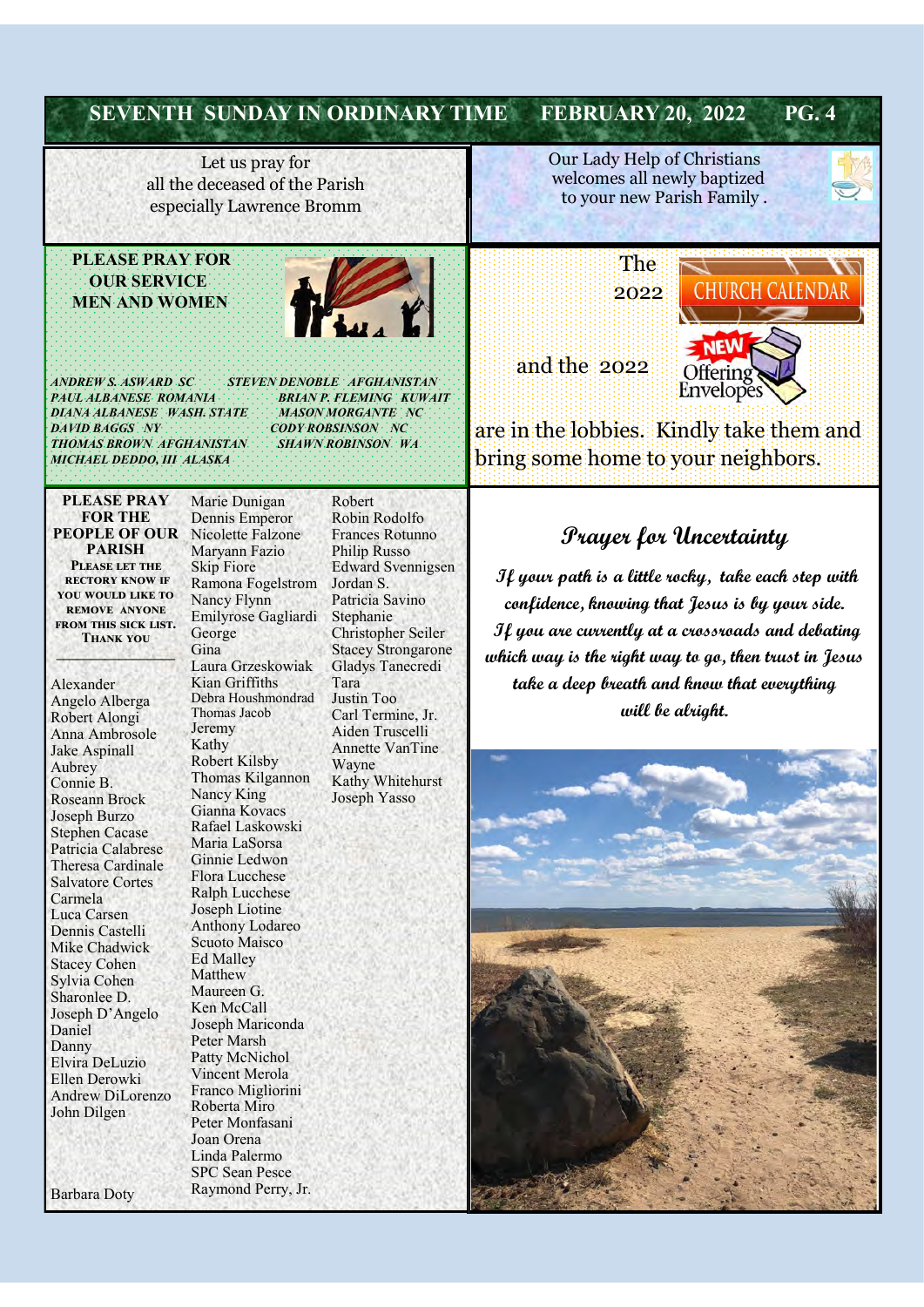# **SEVENTH SUNDAY IN ORDINARY TIME FEBRUARY 20, 2022 PG. 5**

## **RESPECT LIFE NEWS**

As Catholics, we are called to cherish, defend, and protect those who are most vulnerable, from the beginning of life to its end, and at every point in between. We are asked to reflect more deeply on the dignity of every human life.



### **40 Days for Life: Mar. 2 – Apr. 10, 202**2

Want to be part of saving lives? All it takes is your prayers and presence. 40 Days for Life is a life-saving prayer campaign that will take place throughout our Archdiocese starting on March 2nd and concluding April 10th. 40 Days for Life is a peaceful initiative consisting of 40 days of prayer and fasting, peaceful vigil at abortion facilities, and educational outreach with the goal of protecting mothers and their children from abortion. More than 20,000 unborn children have been saved from abortion during 40 Days for Life campaigns. To learn more about the 40 Days for Life campaign, visit: www.40daysforlife.com or contact the Staten Island campaign leader Deborah Sucich : (929) 218-6502; 40dayssi@gmail.com



**SAVE THE DATE: FRIDAY JUNE 17TH**

**South Shore golf course luncheon to follow.**

#### **RELIGIOUS EDUCATION NEWS**

**Office Hours Week of February 21st**

**The Religious Education Office will be closed the week of February 21st for Winter Break.** 

**Office Phone: 347-838-6726 Office Cell Phone: 718-227-2441 Email: joan.baggs@olhcparish.org**

#### **Announcements**

**Congratulations to the 8th Grade who made their Confirmation on Wednesday, February 16th. May the Holy Spirit guide them always to the right path. Thank you to their Catechists, Mrs. Esposito, Mrs. Jensen, Mr. Meehan, and Mr. Pistilli for bringing them to this important event in their spiritual lives.** 

**\*\*\*\*\*\*\*\*\*\* No Religious Ed. Classes the week of February 20th due to winter break!**

**\*\*\*\*\*\*\*\*\*\*\*\*\*\*\*\*\*\*\*\*\*\*\*\*\*\*\*\*\*\*\*\*\*\*\*\*\*\*\*\*\*\*\*\*\*\* \*\*\*\*\*\*\*\*\*\*\*\*\***

**\*\*\*\*\*\*\*\*\*\*\*\*\*\*\*\*\*\*\*\*\*\*\*\*\*\*\*\*\*\*\*\*\*\*\*\*\*\*\*\*\*\*\*\*\*\***

**Outstanding balances of Religious Ed. Fee are due.**

**As a reminder, please go over the Covid protocols before you send your child to Religious Education. Masks must be worn properly at all times.** 

**Wishing you all a safe and healthy week! May God bless you, Mrs. Joan Baggs, DRE**

**MUSIC DIRECTOR:** MATTHEW HOSMER



 For all music needs, please contact Mr. Hosmer at : *OLHCmusicdirector@gmail.com*